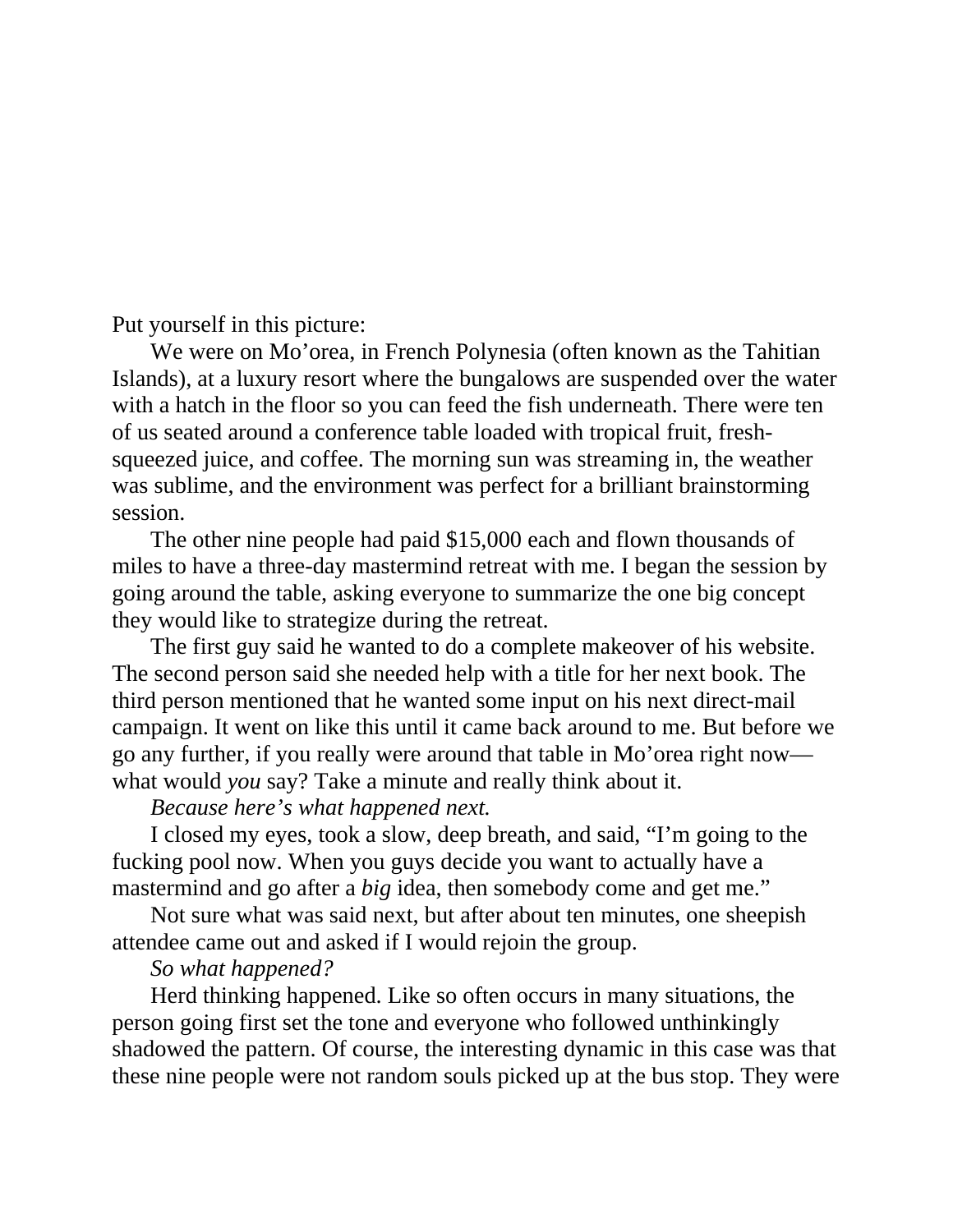all hypersuccessful, multimillionaire entrepreneurs who had invested a lot of money and time to be there to discover their next breakthrough.

You probably think they wouldn't fall prey to such disempowering thinking. But how did you reply to the question above? Was your answer really a big, bold, and breathtaking concept you wanted to mastermind on or did you also default to some mundane tactic?

Even high achievers are not immune to being infected with herd thinking when they're members of a group. You'll see the same scenario if you start a meeting by asking people to go around the room giving their name and title, so everyone knows who's who. If the first person says, "Aldo Gonzalez, VP of quality control," everyone follows suit, your objective is accomplished, and you get down to work.

However, if the first person says, "Thanks, it's so great to be here. My name is Mary Marcus and I flew here from the Toronto division. My hobbies are embroidery and stamp collecting, and I'm really excited to be at this conference because I was just telling my sister last week that . . ."—you immediately know you're screwed. The intros you budgeted for five minutes will actually eat up twenty-five minutes of the ninety minutes you have.

### **The herd doesn't always follow the leader. Sometimes they simply follow whoever speaks first.**

These examples illustrate a very important lesson about our thought processes, showing how we often go on autopilot and waste the amazing brainpower we possess.

In the case of the South Pacific retreat, the first person made a mistake in his thinking—a mistake many other entrepreneurs fall prey to: believing success to be about the tactics. But the genuinely important stuff is never about the tactics—it's actually about the big idea. When you get the big idea right, the tactics become readily apparent.

To truly harness your Mad Genius, you have to resist the urge to begin with tactics. You must first step back and do some critical thinking: What is the desired outcome here? Who is the real target market? What are the actual benefits for the people in the target group? What's the big idea? What is the story that will communicate the big idea?

Very few entrepreneurs and, shockingly, even very few large, successful companies take the time to really do this. For evidence, look no further than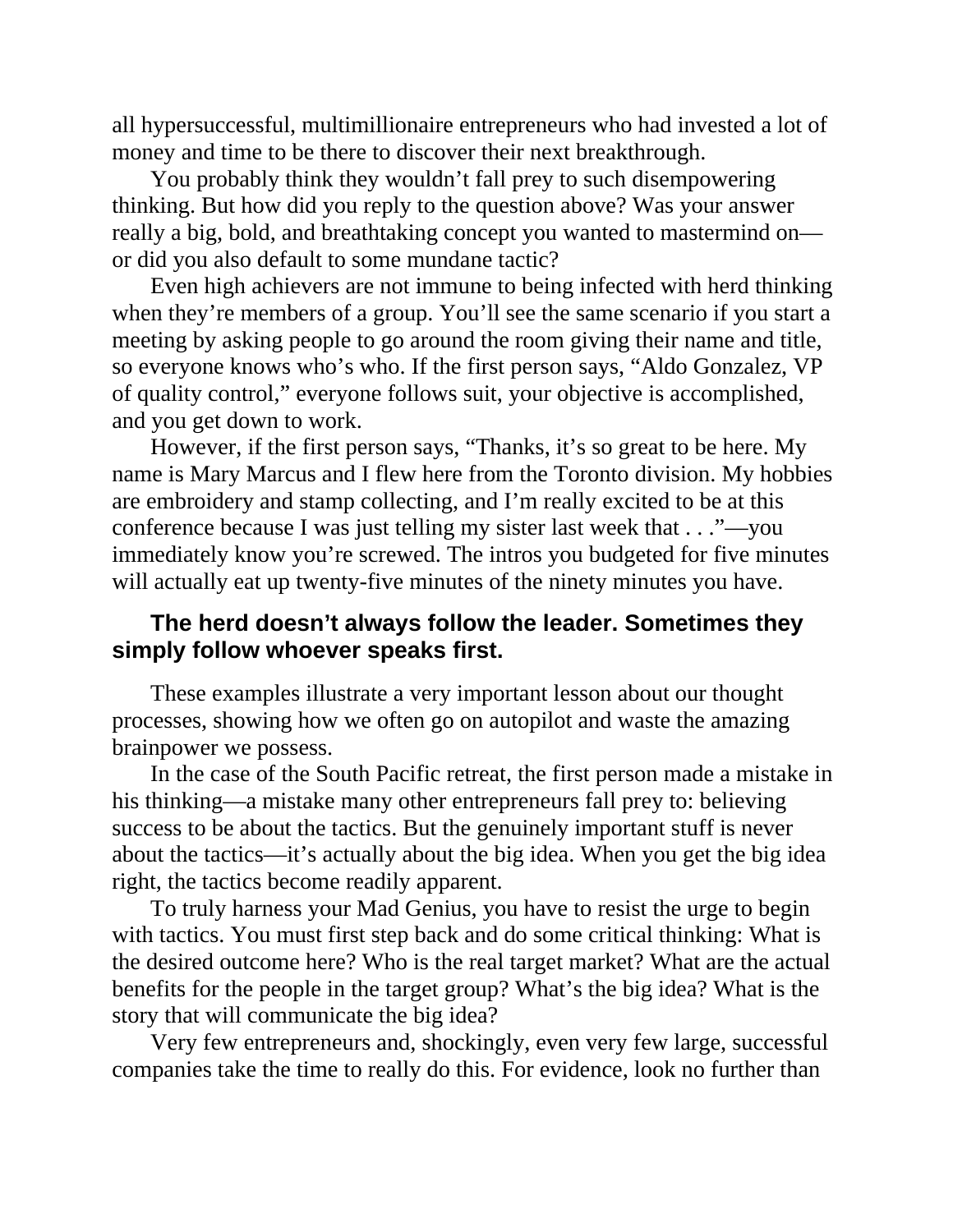the literally billions of examples of horrible marketing we churn out, week after week.

No matter what kind of business you're in—sales and marketing are the engines that drive it. Every entrepreneur (and every manager who wants to think like an entrepreneur) has to at least be cognizant of what good marketing is and isn't. Yet it's alarming how many entrepreneurs—many of whom are bright, bold, and innovative—lose their ability for critical thinking, discernment, and even rationality when it comes to marketing. Many are totally ignorant of the subject, fobbing it off on someone else in their organization, if they are able to, or else an outside ad agency, hoping for the best.

The amount of dull, ineffective, and just plain ridiculous advertising out there is mind-numbing. Even worse, the biggest offenders are some of the largest brands in the world. You would think with huge creative teams and even bigger budgets, they'd be delivering a compelling, benefit-centered message, targeted to their best prospects. But if I have learned one universal truth about marketing, it is this:

# **The bigger the budget, the more stupid shit will be greenlighted.**

A perfect example of this is beer advertising. A massive market, with billions of dollars spent in this category. Which means you'll see some of the most insipid, off-target, and downright wasteful advertising anywhere. (Although you have to give Anheuser-Busch creative points for having the chutzpah to promote themselves as "America's local brewery," since these days the multibillion-dollar conglomerate is actually owned by Belgian company InBev.)

We don't want to scan a code to see who was working on the assembly line the day our beer was bottled. And if your unique selling proposition is a wide hole in the top of the can—you probably should go back to the well and try again. Likewise if you think the most exciting thing about your beer is that I can punch an extra hole in the can with a can opener so the beer flows faster. Seriously? Can you imagine sitting in on the creative meeting where the big idea for the campaign was one of these?

Or how about the meeting where they had the brilliant concept to shape the can like a keg? And how many beer drinkers do you think were lying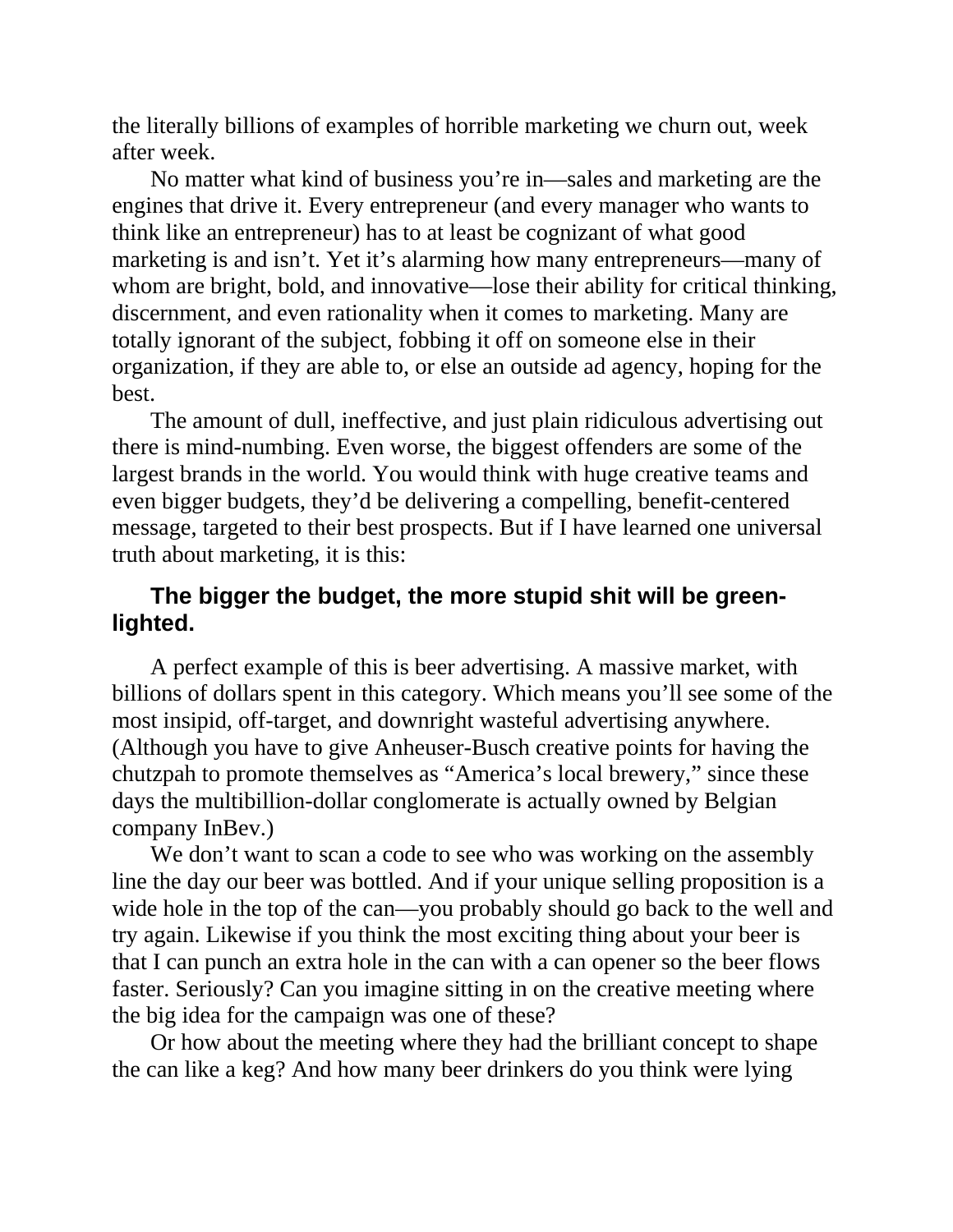awake at night, wishing their beer can would change colors to tell them if it was cold? Can't you tell that when you're holding it?

All of these multimillion- and multibillion-dollar campaigns miss the mark because they were created with a tactical approach instead of first finding the big idea. And, of course, when you're really brilliant, the big idea will be centered not around the amazing features of your product or service but around the amazing benefits it provides the customer.

It's just human nature that when we're asked to market something, we default to listing its features. If I give you a widget to sell, it seems logical to describe its color, its size, and the materials it's made of. But do that and you've fallen prey to herd thinking. No one really cares about the features of your drill bit; they just want a hole in their wall.

You have to go the next step and think about exactly what the widget will do for the prospect: the delightful joy it will bring her when she gets it or the cataclysmic consequences she will suffer if she doesn't buy it.

## **The big idea should be the thing that grabs attention, attracts the tribe, or speaks directly to the prospect, but in the context of the benefit to her.**

It should be the mechanism in the copy platform that pulls things together, creates the story arc, and pulls the prospect through the message to reach the desired conclusion.

It's great if you have Kevin Durant in your Sprint commercial. But with no big idea, it's just him talking to a goofy kid in a tree house dream sequence and has no relation to the message of the campaign. It's almost as pointless as the millions of dollars that beef jerky company spent on their nonsensical "messing with Sasquatch" commercials.

The fact your car has a push-button start is not a big idea to base a campaign on. Neither is the fact that your minivan has a foot-activated hatch. These hint at potential benefits, but they're still just minor features and certainly not important enough to base entire campaigns on, which several automakers have done.

Going back to Sprint, over the last few years they've had some of the craziest and questionable advertisements as any major brand. Remember those commercials with James Earl Jones and Malcolm McDowell dramatizing text messages? The first one was clever and showed some potential. But then they got downright creepy. And *creepy* is way too kind a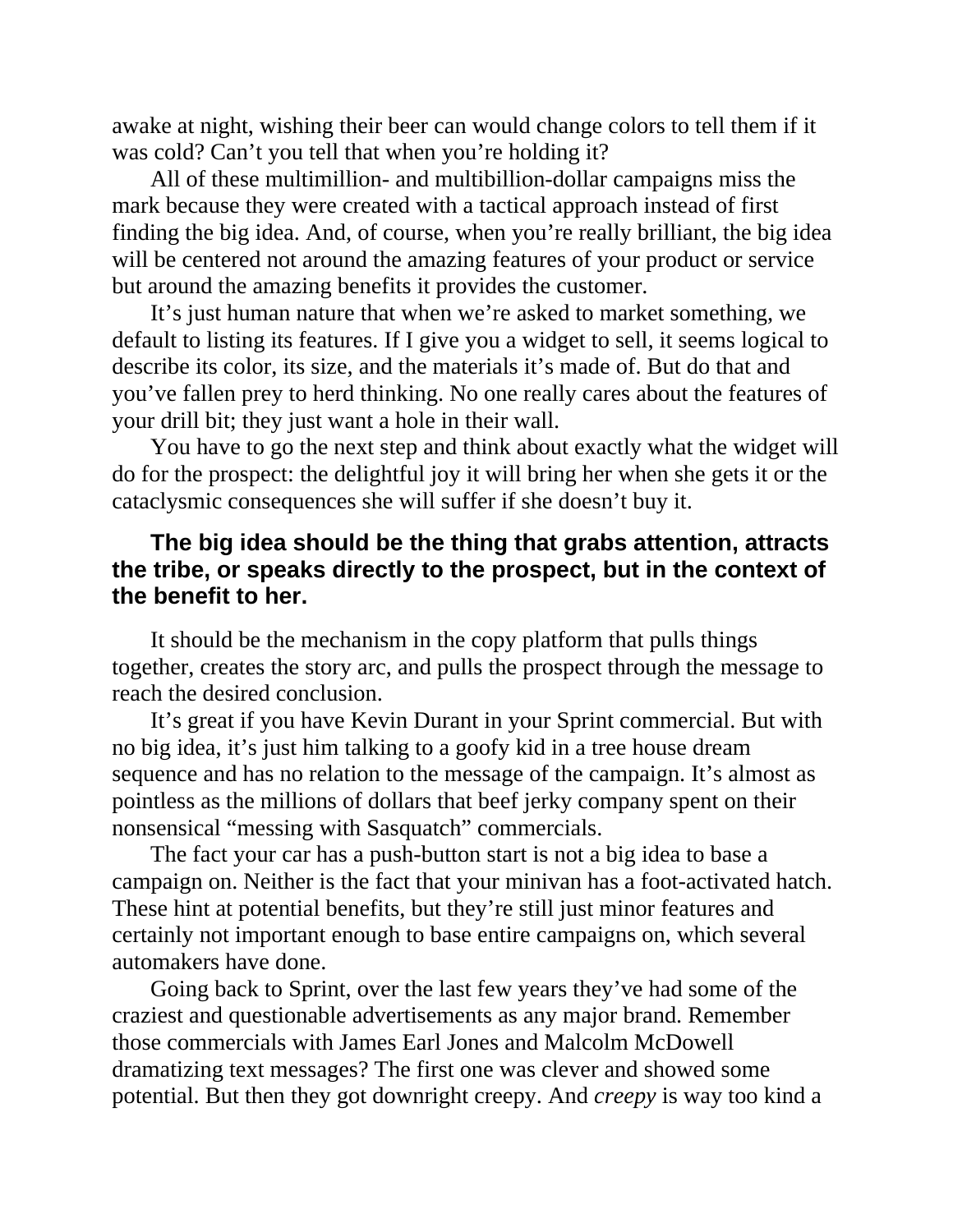word to describe the "framily" campaign they were running as I was writing this, featuring a family with a French-speaking daughter and a father played by a gerbil in a fishbowl with a Yiddish accent. WTF! What I wouldn't have given to be in that creative meeting and hear the logic behind that.

### *Sometimes the big idea is little.*

I was working out at my gym the other day when I noticed one of the physical therapists there had set up his massage table in the middle of the gym and leaned a whiteboard against it, where he had written simply:

#### **TELL ME WHAT HURTS**

How's that for intriguing the prospect, grabbing attention, and creating a compelling headline?

Turns out his name is Ryan and he specializes in assisted myofascial release. I asked what it could do for my herniated disc, hoping to prolong my legendary (in my own mind at least) softball career. Ryan suggested he might be able to release some tension around the disc that was causing pain to radiate down my legs and offered to test some techniques on me. He did a ten-minute treatment, after which I immediately signed up for a series of five sessions at \$95 each.

You may be thinking that Ryan's whiteboard and free sample idea won't scale for a big business like yours. But I bet with a little critical thinking you could find a way to adapt something similar. (And I'll wager Ryan booked more real business as a result of his zero-cost, two-hour campaign than Sprint booked with \$5 million worth of their talking gerbil commercials.) Even if you can't replicate what Ryan did, you can build your marketing around a prospect-centered, benefit-driven platform. And you can have a big idea or theme that pulls everything together.

Of course, marketing is just one of many areas in which you can fall victim to herd thinking. It's just as easy to disengage your critical thinking gear when evaluating potential markets, assessing new opportunities, and developing innovative products and in lots of other areas. The good news is once you really develop your Mad Genius, you'll stop falling into habitual thinking and always approach every situation as a critical thinker, seeing possibilities instead of believing in . . .

# **THE BIG LIE**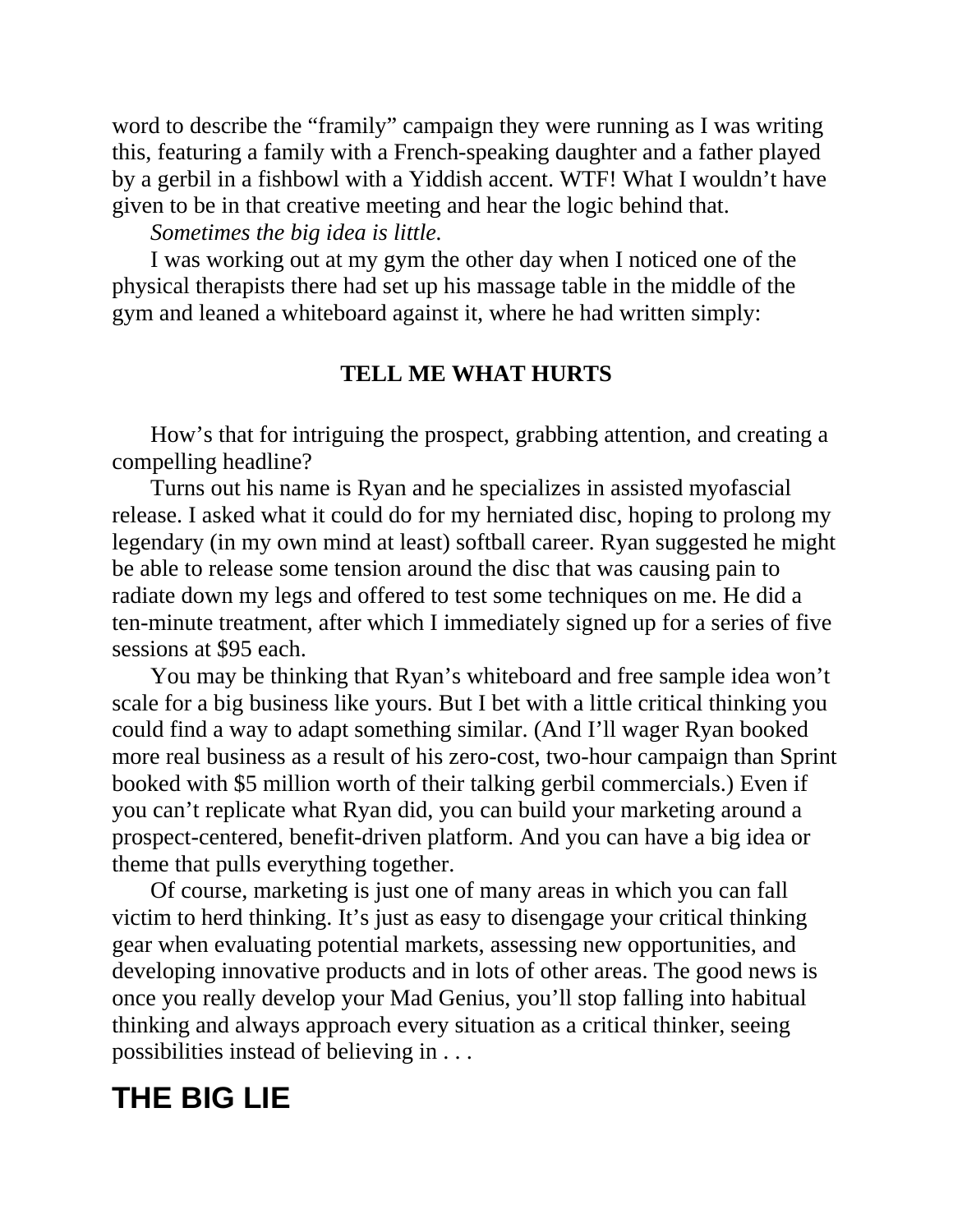Ask any hundred people what the opposite if success is, and ninety-nine will probably answer, "Failure." But that's the big lie.

The real opposite of success is not failure but mediocrity.

Not only is failure *not* the opposite of success, *it is actually an integral and necessary element of success.* There has never been a goal worthy of achieving that didn't warrant some failures along the way. In fact, the greater the chance and degree of failure, the more astonishing any potential achievement can ultimately be.

Failures are not dead-end outcomes. (Unless you quit, and then you've ended the story.) The entrepreneur who doesn't make mistakes doesn't make anything. The fastest way to a disruptive breakthrough today is experimentation and failing fast.

Failures are simply momentary challenges. When you persevere through them, these challenges become the stepping-stones to your success. They allow you to learn lessons, modify strategies, and develop the necessary character to become a successful entrepreneur.

The other big misconception about entrepreneurial success concerns money. Or more precisely, the lack of it. Many studies show the biggest cause of business failure is undercapitalization. And most entrepreneurs bemoan their inability to get financing and attract investors. But in reality, no one has a money shortage. *What they really suffer from is an idea shortage.*

# **There are billions of dollars, pounds, pesos, euros, and rubles all over the world desperately looking for projects to invest in, causes to support, and solutions to buy. The only thing between you and the money you're seeking or the outcome you wish to create is the right idea.**

So this is a manifesto about ideas. Big ideas, small ideas, and outlandish ideas. Ideas that innovate, ideas that disrupt markets, and especially ideas that irritate.

Deeper than ideas, though, this book is about how ideas are born and the role they play in entrepreneurial thinking. And the kinds of thinking that will be required from both you and me, as we enter the most exciting time in human history. We'll explore conventional thinking, logical thinking, lateral thinking, and creative thinking and how we mix them all together to create Mad Genius.